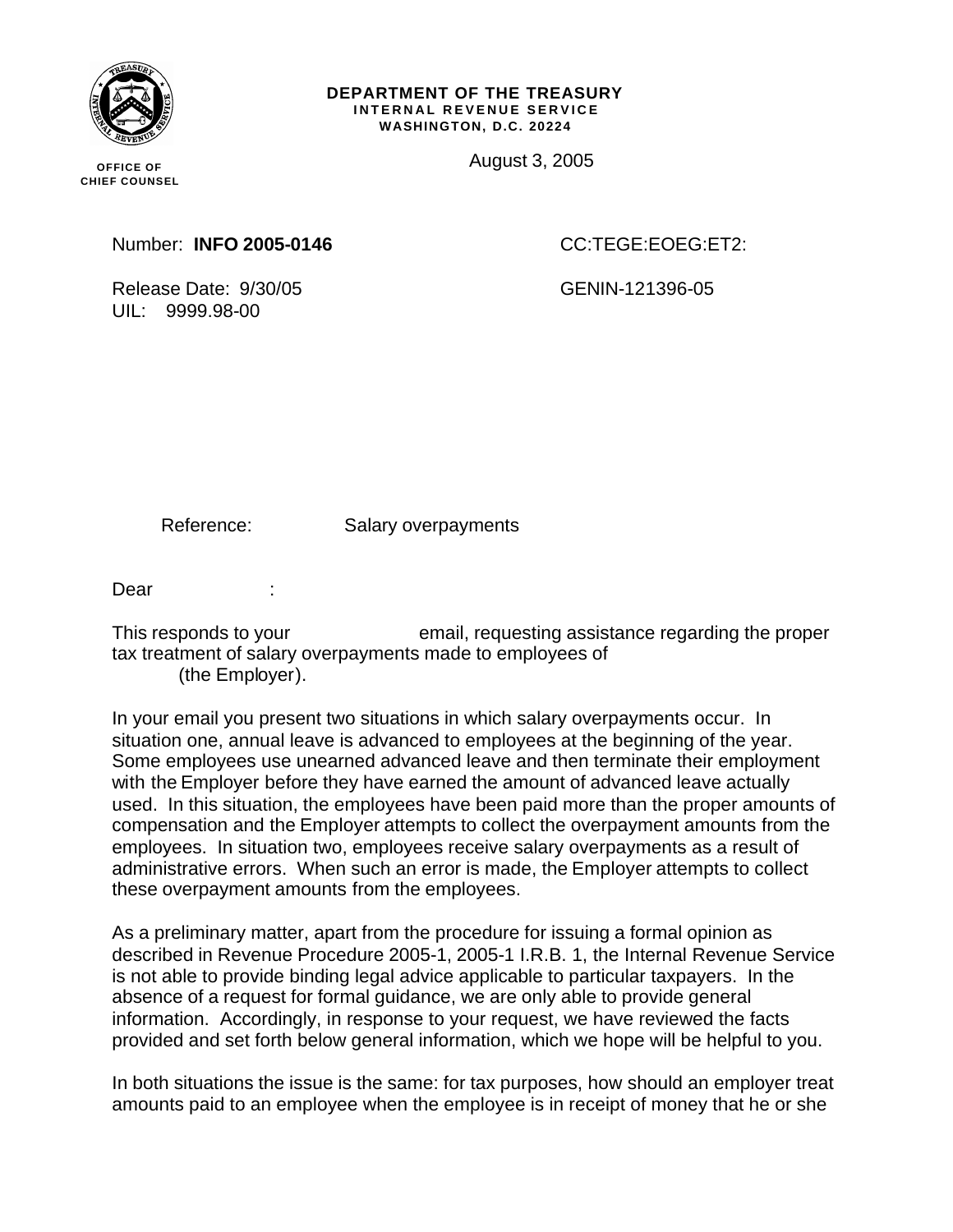has an obligation to return to the employer? The tax consequences vary depending on whether repayment occurs in the same year as the original payment or in a subsequent year. Amounts that are not repaid in the same year as the original payment must be included in income and wages and reported as such on the employee's Form W-2 for the year of receipt. Conversely, amounts repaid in the same year as the original payment are excluded from income and wages and need not be reported on the employee's Form W-2 for the year of receipt.

### **Income Tax Treatment of Wage Repayments**

Section 61 of the Internal Revenue Code provides that, except as otherwise provided, gross income means all income from whatever source derived.

A cash basis taxpayer is ordinarily taxable in each year on all income received in the year under a claim of right and without restriction as to its use. North American Oil Consolidated v. Burnet, 286 U.S. 417 (1932). Thus, in Rev. Rul. 70-177, the Service held that, for purposes of section 3402(a) of the Code (federal income tax withholding), the amount of an erroneous salary payment received by a federal employee was "wages" subject to income tax withholding, and, therefore, to the extent that there has been no repayment of such amount by the employee within that same year, the Form W-2 must reflect the full amount received by the employee in that year.

The federal income tax consequences of the repayment of wages previously received under a claim of right depends upon the year of repayment. If repayment is made in the same calendar year that the wages were received under a claim of right, the amount is excluded from gross income. The repayment results in a reduction in gross income and wages rather than a deduction. See Couch v. Commissioner, 1 B.T.A. 103 (1924), acq., IV-1 C.B. 1 (1925). (However, for the amount repaid to be excludable from income, it must not be a repayment of an independent collateral obligation. See Butchko v. Commissioner, 638 F.2d 1214 (9th Cir. 1981).) Conversely, if a repayment is made in a calendar year subsequent to receipt of the amount, the amount is included in gross income in the year that it is received under the claim of right doctrine and the taxpayer is entitled to a deduction for the amount of the repayment in the year the repayment is made. See Rev. Rul. 67-48, 1967-1 C.B. 50; Healy v. Commissioner, 345 U.S. 278 (1953); and Oswald v. Commissioner, 49 T.C. 645 (1968), acq., 1968-2 C.B. 1.

In Rev. Rul. 79-311, two individuals (A and B) employed by a company beginning in 1975 received semimonthly payments for commissions earned or to be earned, from which federal employment taxes were properly withheld. The gross amount advanced to each employee as commissions earned or to be earned aggregated \$9,600 in 1975. An additional \$800 was advanced to B during 1976. However, each employee earned only \$8,640 of commissions during 1975, and B earned only \$720 of commissions in 1976. A resigned on December 31, 1975, and B resigned on February 5, 1976. Pursuant to express provisions of the contract of employment of each employee, each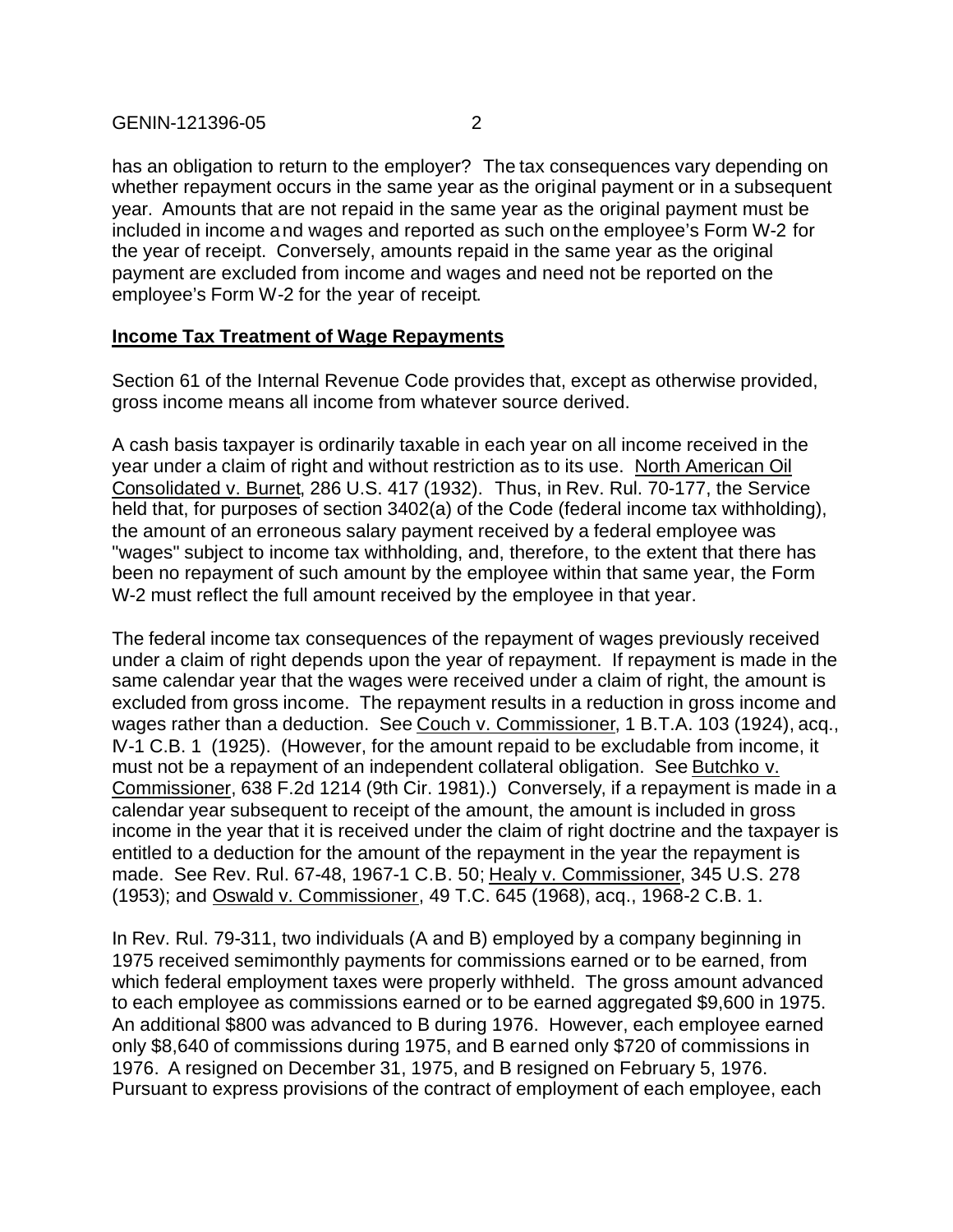GENIN-121396-05 3

repaid the company at the time of resignation the excess amount advanced to each.

Rev. Rul. 79-311 held that, generally, the advances were income to the employees at the time of receipt. With respect to the advances that were repaid in the same year they were received, such advances were held to be excludable from the gross income of the employee. See Couch, cited above. With respect to the excess advances that were repaid by B in the year subsequent to the year received, the ruling holds that B may not exclude from B's gross income the amount of such repayments. The ruling concludes that B is entitled to a deduction in the year of repayment of that portion of the repayment used to restore advances received in prior years. The ruling concludes that the repayment is deductible from B's adjusted gross income in computing taxable income and is allowable only if B itemizes deductions.

Accordingly, wages paid in error in a prior year remain taxable to the employee for that year. This is because the employee received and had use of those funds during that year. The employee is not entitled to file an amended return to recover the income tax on these wages. Instead the employee is entitled to a deduction in the year of repayment. The same income tax treatment applies irrespective of whether the employee has agreed to repay the excess wages or established a repayment plan. If the employee repays excess wages in the same year as the original payment, the Employment Tax Regulations provide procedures for the employer to follow in order to recover the income taxes withheld from the excess wage amount and paid over to the IRS. Under these procedures, the employer can claim a credit on the quarterly return for the quarter in which the repayment occurs, or file a claim for refund. However, it is important to note that this procedure may only be used for wage repayments made in the same year as the original payment. Employers may not claim a credit or seek a refund for excess income tax withholding after the close of the calendar year in which the taxes were withheld.

# **FICA Tax Treatment of Wage Repayments**

Federal Insurance Contributions Act (FICA) taxes are imposed on "wages" paid with respect to "employment", as those terms are defined in Code section 3121(a) and (b), respectively. These taxes are imposed on both the employer and the employee. Code sections 3101(a) and (b) impose the employee portion of FICA. Code section 3111(a) and (b) impose the employer portion of FICA. Employers who pay wages with respect to employment are generally required to file Form 941, Employer's Quarterly Federal Tax Return.

If more than the correct amount of Federal Insurance Contributions Act (FICA) tax is paid with respect to any payment of remuneration, the Employment Tax Regulations provide procedures for use by employers in recovering the excess FICA taxes. These procedures generally provide that the employer should reimburse employees for the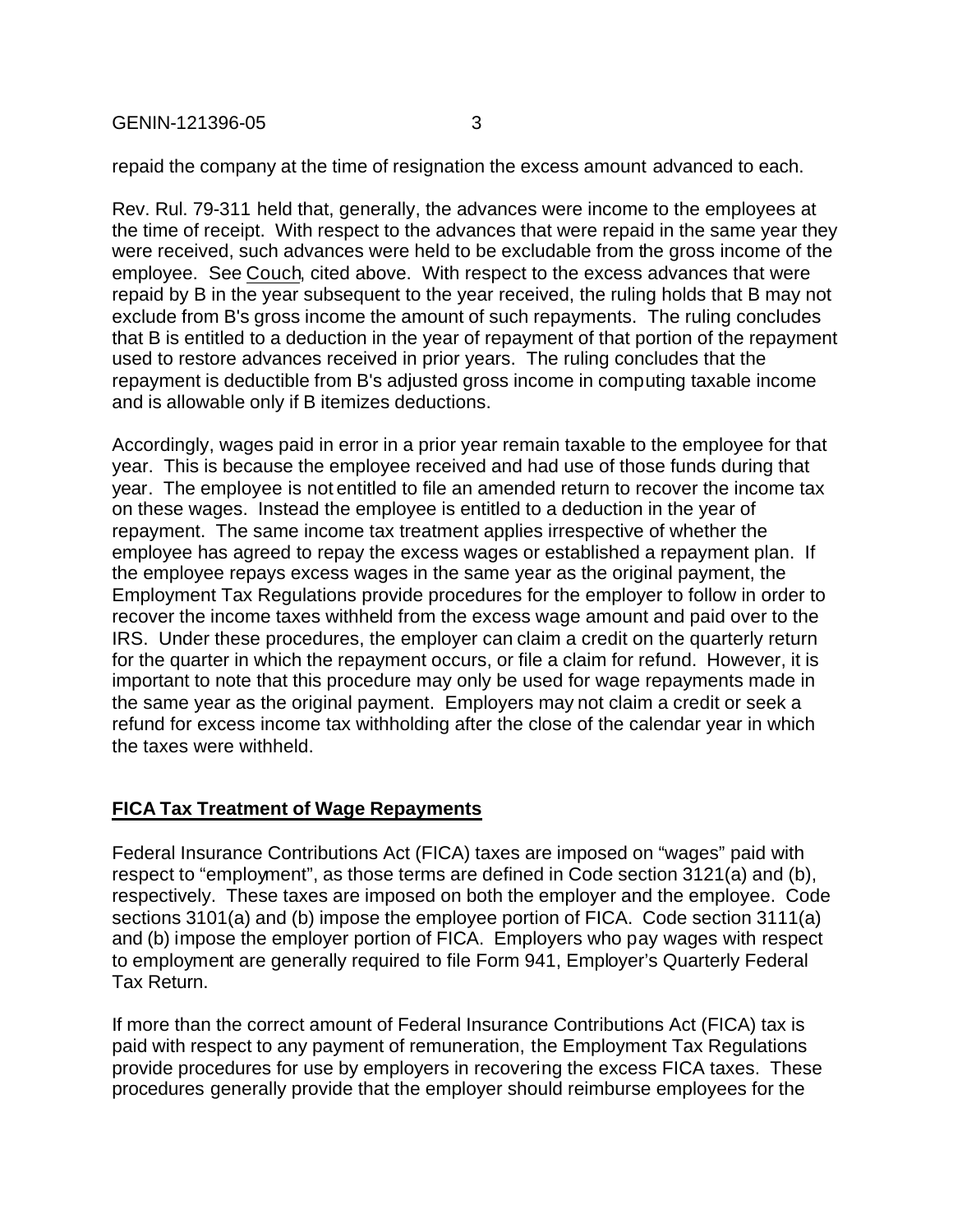excess employee portion of FICA, and then claim a credit on their next quarterly return for both the employee and employer portions of FICA attributable to the excess wage payment, or file a claim for refund of such amounts. The procedures for claiming a credit or filing a claim for refund of the employer portion of FICA require the employer to reimburse the employee in the amount of the overcollection and obtain and keep as part of its records a receipt showing the date and amount of repayment and a written statement that the employee has not and will not claim any refund or credit (or if the employee has filed a claim, that such claim has been rejected).

The effect of these procedures on repayments of wages is illustrated in Rev. Rul. 79- 311. Under the facts of the ruling, B received excess commissions in 1975 that he was required to repay in 1976. FICA taxes had been withheld from the excess commissions paid in 1975. The ruling holds that B should be given credit for the FICA employee taxes deducted in 1975 pursuant to section 6413(a) of the Code and section 31.6413(a)-1(b)(1) of the regulations. The adjustment with respect to the excess commissions paid to B in 1975 was reported on the next Form 941 filed by the company, the Form 941 for the first quarter of 1976. Also, at the time the adjustment was reported on Form 941, the employer furnished B with a 1975 Form W-2 marked "Corrected by Employer" showing B's corrected FICA employee tax pursuant to section 31.6051-1(c) of the regulations. The Company also obtained credit or refund of the employer's FICA tax attributable to the excess commissions repaid by B pursuant to section 6413 of the Code and the regulations.

The FICA tax consequences of the repayment of an excess salary distribution which was previously included in FICA wages in a prior year are as follows provided the applicable statute of limitations is met and provided that additional FICA taxes were paid because of inclusion of the excess salary distribution in wages (i.e., the employee's other remuneration for employment paid by the Employer during the prior year did not equal or exceed the maximum wage base for that prior year). The repayment of the excess salary distribution by the employee creates an overcollection and overpayment of FICA taxes for that year. Actual repayment of wages by the employee to the employer (through payroll deduction or otherwise) must occur before an overpayment exists. The mere fact that it is established that an employee received an excess wage payment in a prior year (and is liable to the employer for such repayment) does not create an overpayment of FICA taxes in the prior year. If the employee does not repay the excess salary distribution the employee is still in actual receipt of the wages in question, and thus, such amounts remain wages and no overpayment exists.

The actual repayment of an excess salary distribution by an employee (or former employee) to the Employer creates an overcollection and overpayment of FICA taxes for the year in which the excess salary distribution was made to the extent inclusion of the excess salary distribution in wages for that year had resulted in additional FICA tax liability for that year and provided the requirements of the applicable statute of limitations are satisfied. An overcollection or overpayment of FICA taxes does not exist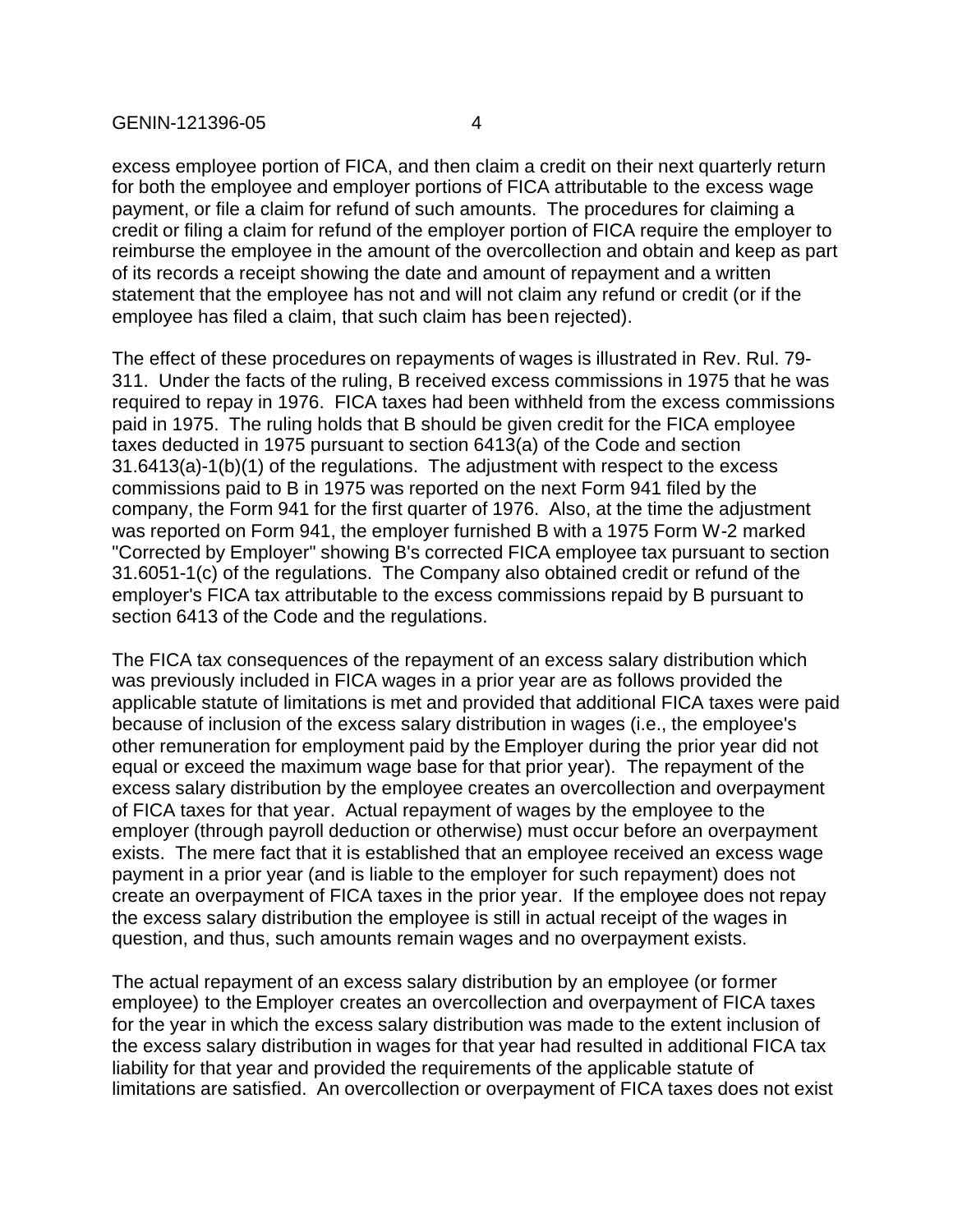GENIN-121396-05 5

unless actual repayment of amounts received as excess salary distributions is made.

After the Employer repays or reimburses an employee in the amount of an overcollection of employee FICA taxes, as provided in section 31.6413(a)-1(b)(1) of the regulations, the Employer may claim credit for both the employee and the employer portions of FICA on its quarterly return for the quarter in which the repayment is made by the employee. Alternatively, the Employer may file a claim for refund (Form 843) with respect to such amount.

Repayments made in subsequent years do not reduce the amount of wages paid to the employee for FICA, FUTA, and federal income tax withholding purposes in the year of the repayment. Thus, any remuneration for employment which is used to repay the excess salary distribution through payroll deduction is not excludable from wages for FICA, FUTA, and federal income tax withholding purposes.

Pursuant to section 31.6051-1(c) of the regulations, to the extent repayments of excess salary distributions made by an employee result in a reduced amount of FICA wages for the year in which the original excess salary distribution was made and reduced amounts of employee FICA taxes paid for that year, the Employer is required to furnish corrected Forms W-2 for that year showing the employee's corrected "social security wages" and corrected "social security tax withheld." No changes should be made in the entries for "wages, tips, other compensation" or for "federal income tax withheld."

# **Gross vs. Net Account Receivable**

You have also requested our views on whether the Employer should establish accounts receivable for the gross amount of excess wages (including amounts withheld and paid to the IRS as FICA taxes and income tax withholding) or the net amount of excess wages (not including amounts withheld and paid to the IRS as FICA taxes and income tax withholding). Although this is a business decision that only the Employer can make, we note that the Employer will not be made whole unless the gross amount is repaid. Moreover, the Employer is not authorized to claim a credit or refund of the excess income tax withholding after the close of the calendar year in which the original payment was made. Thus, if the Employer only establishes accounts receivable for the net amount, and the employee fails to repay the excess wages in the same calendar year as the original payment, the Employer will never be able to recover the amounts withheld as income taxes. We note also that, as discussed above, the Employer is not entitled to recover the excess FICA until the wages are repaid because the repayment itself causes an overpayment. Accordingly, if the wages are never repaid, there will be no FICA overpayment.

# **Statute of Limitations**

Under Section 6511 of the Code, a taxpayer has a limited time period within which to file